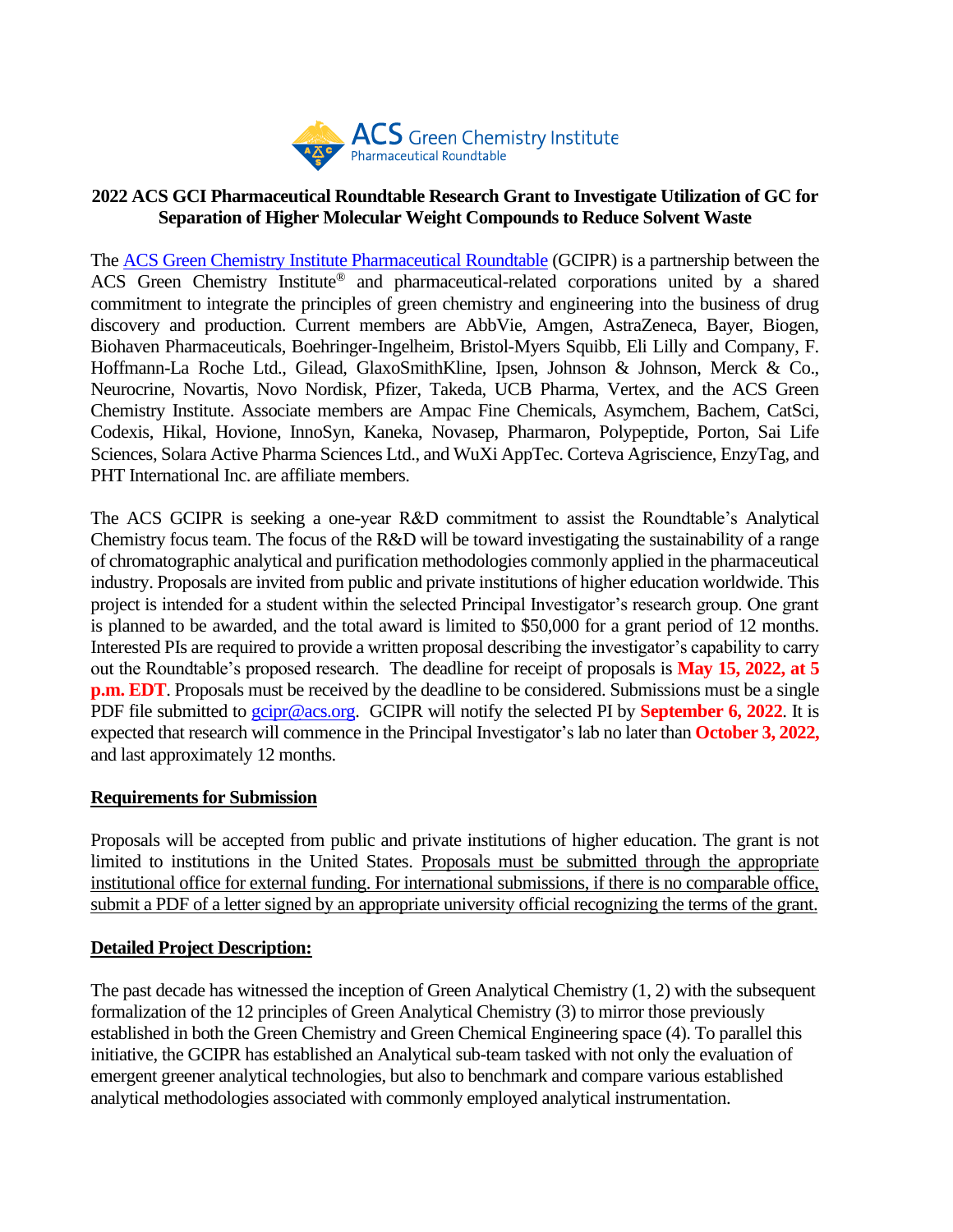Gas Chromatography (GC) is a powerful analytical tool used for the analysis of pharmaceutical raw materials, residual solvents, and other low molecular compounds. Higher molecular range compounds are generally thought not to be compatible with GC because of a perceived current maximum operating temperature of GC columns of ca. 320°C. However, more recent developments in stationary phase technology (e.g., Phenomenex Zebron Inferno (5), Agilent 'ht' line of columns (6) etc.) have increased the maximum operating temperature of GC columns to  $\sim$ 400 $^{\circ}$ C. Combining these new columns with carrier-gas-flow-programming and judicious selection of carrier gas potentially broadens the application space of GC analysis to compounds of much higher molecular weight (see Figure 1 for an example GC analysis of reserpine, MW 608).



Figure 1. Analysis of reserpine using high temperature GC (Phenomenex Zebron Inferno 5-HT column), Helium carrier gas.

Currently the primary technique for analysis of higher molecular weight compounds is reversed phase liquid chromatography (RPLC). However, limitations of sample or eluent matrix combined with the choice of detectors means RPLC is not always the best approach for an analysis. Additionally, RPLC utilizes significantly higher volumes of organic solvent (which also requires disposal) and often has long analysis times compared to GC (potentially implying higher energy usage and CO<sub>2</sub> production per analysis).

High temperature GC could be seen as a superior technique to Liquid Chromatography (LC) for a number of reasons.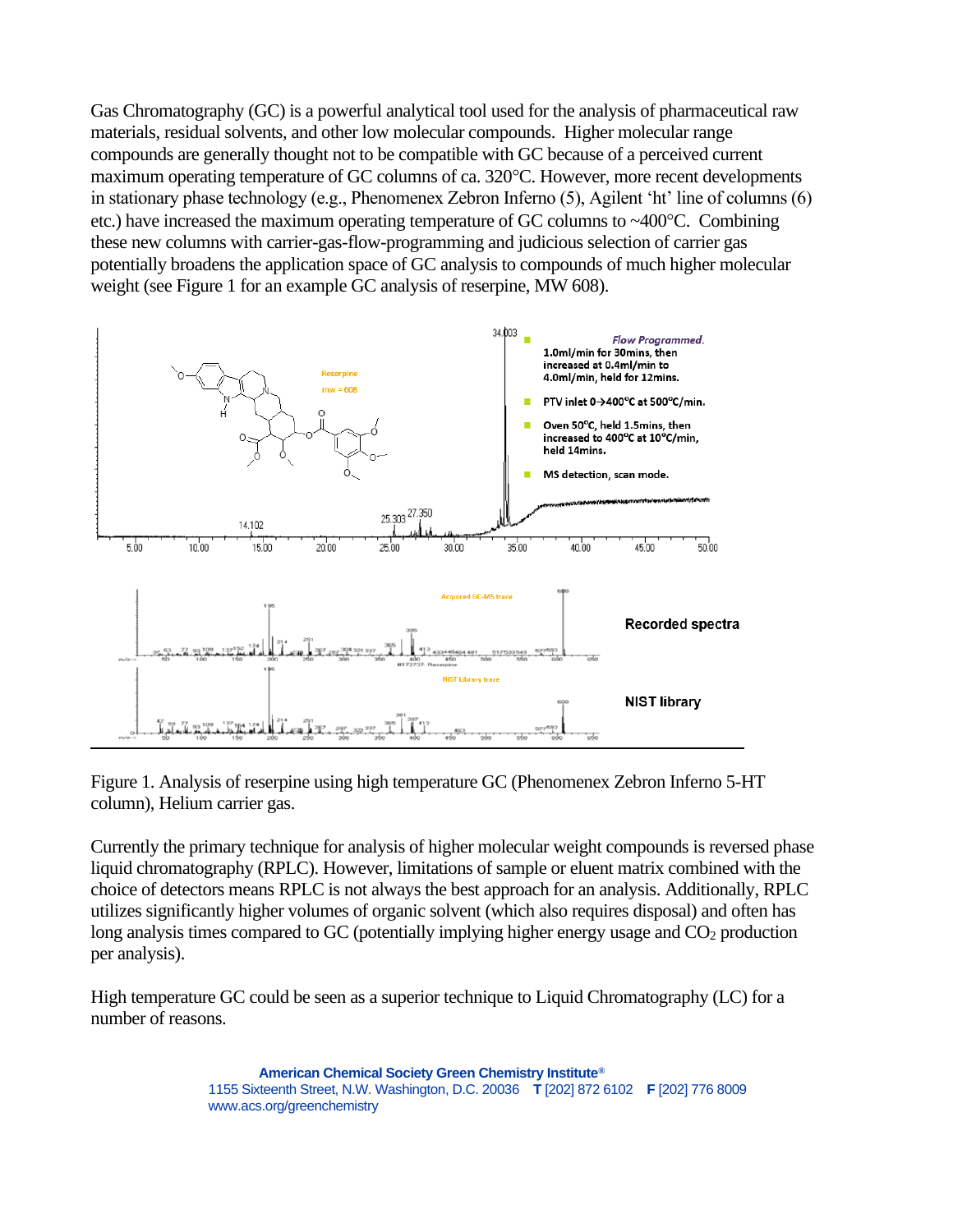- It is a highly efficient separation technique and can give superior peak shapes compared to LC for some molecule types.
- Method development is often simpler in GC than LC with less variables to optimize which is favourable in terms of number of experiments required and waste.
- LC primarily uses UV detection which requires the compound to have a chromophore. GC is compatible with a wide range of robust, quantitative and sensitive detectors (it is suggested that only FID and/or MS be used in this work programme).
- Uses significantly less organic solvent than LC (solvents are typically only used in GC during sample preparation).
- By replacing the commonly used (and unsustainable) helium carrier gas with either nitrogen or hydrogen, GC becomes a much greener separation technique than LC.

The focus of the proposed research is four-fold:

- Understand the application range of nitrogen and hydrogen (*not* helium) as carrier gas on chromatographic peak capacity (value inherently encompasses an assessment of peak shape) and analysis time for pharmaceutical compounds.
- Determine the upper molecular weight range for pharmaceutical compounds analyzable with modern high-temperature GC columns (which may include the use of flow/pressure programming to elute higher MW analytes).
- Identify approaches to minimize on-column degradation of analytes under these higher temperature conditions (e.g., use of cool-on-column (CoC) or programmed temperature vaporization (PTV) inlet techniques, minimization of on-column residence times through use of smaller i.d./column lengths etc).
- A critical assessment of the benefits of using GC over liquid chromatography (LC most likely UHPLC) for the same compounds (e.g., through a quantitative assessment if solvent use, average analysis time, instrument energy consumption,  $CO<sub>2</sub>$  production per analysis etc). This data may be used in the next iteration of the AMGS calculator (7, 8).

Successful delivery of this research program would provide an alternative avenue for analyzing a broader range of compounds and lead to less reliance on traditional LC-based approaches. This would have a significant impact on reducing organic solvent use and waste for analysis of a wide range of pharmaceutically relevant compounds.

## References

- 1) *Trends in Analytical Chem.* **2008**, *27*, 497.
- 2) *Chem. Rev*. **2007**, *107*, 2695.
- 3) *TrAC.* **2013**, *50*, 78.
- 4) *Green Chem*. **2008**, *10*, 268.
- 5) <https://www.phenomenex.com/Info/Page/gchightemptip>
- 6) [https://www.agilent.com/cs/library/eseminars/Public/High%20Temperature%20GC%20Anal](https://www.agilent.com/cs/library/eseminars/Public/High%20Temperature%20GC%20Analysis.pdf) [ysis.pdf](https://www.agilent.com/cs/library/eseminars/Public/High%20Temperature%20GC%20Analysis.pdf)
- 7) *Green Chem*.,**2019**, *21*, 1816.<https://doi.org/10.1039/C8GC03875A>
- 8) <https://www.acsgcipr.org/amgs/>

#### **American Chemical Society Green Chemistry Institute®**

1155 Sixteenth Street, N.W. Washington, D.C. 20036 **T** [202] 872 6102 **F** [202] 776 8009 www.acs.org/greenchemistry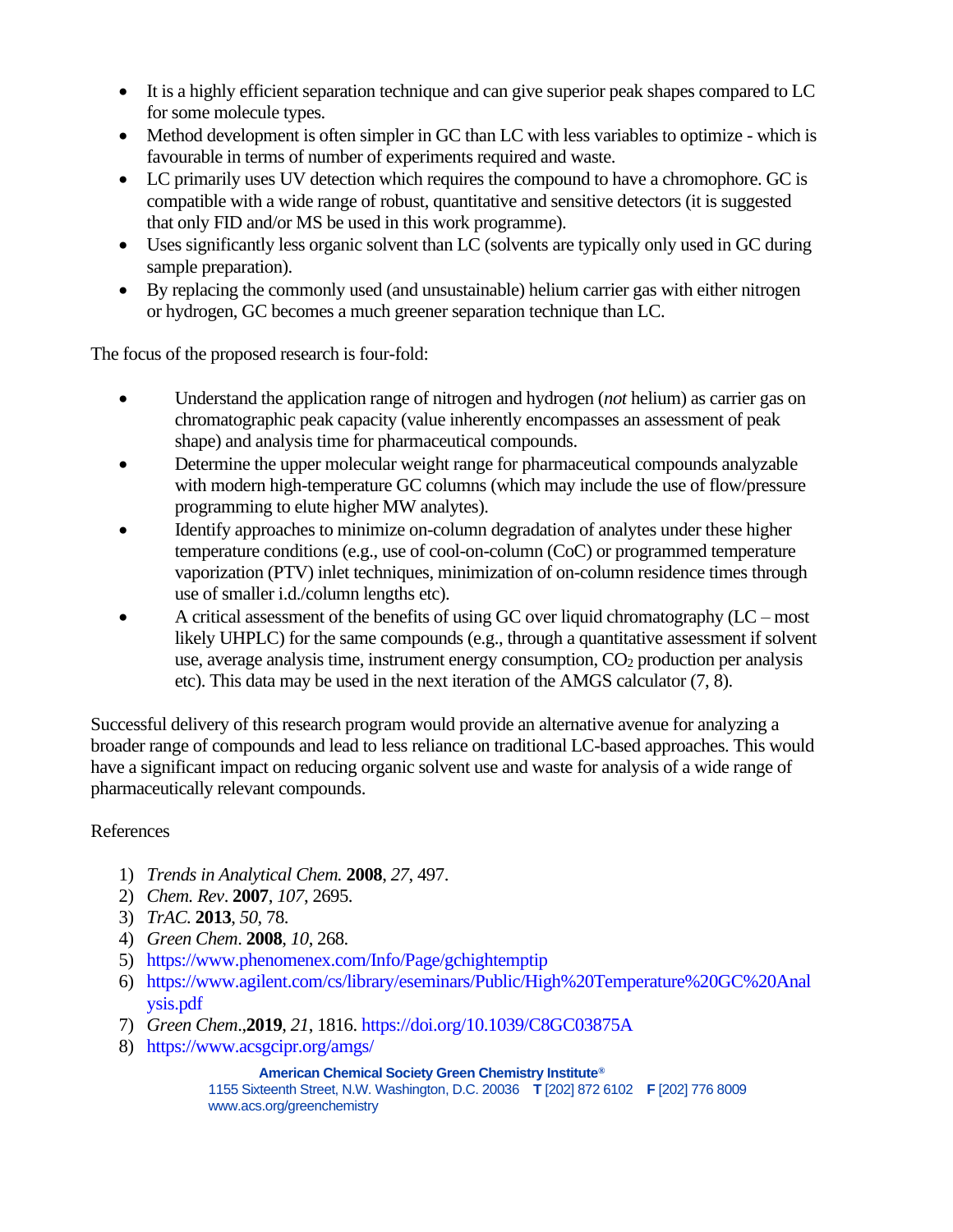## **Project Goal**

Through a combination of literature research and experimental measurements, the goal of the project is to determine the application space of higher temperature GC for pharmaceutical compounds and generate a quantitative analysis of the benefits of this approach versus LC analysis.

### **Project Timeline**

It is anticipated that one year of research support will be sufficient to provide progress toward intended goals.

**Proposal Format** (Maximum 3 pages as described below + CVs)

All of the information below must be submitted as a single PDF file. All components described in sections A, B, and C must be included in the same PDF file to assure the proposal is reviewed in its entirety.

A) Title Page (*1 page, 12 pt. font, 1-inch margins*)

- 1. Project Title:
- 2. Principal Investigator:
- 3. Title / Position(s):
- 4. Telephone Number(s):
- 5. Fax Number(s):
- 6. Postal Mailing Address:
- 7. Email Address:
- 8. Research Group Website:

B) Proposed Plan of Work *(2 pages, 12 pt. font, 1-inch margins)*

- 1. Objectives: Briefly state the project objectives
- 2. Project Approach: Include specific aims and investigations planned
- 3. Proposed milestone deliveries with brief description of the manner in which the researcher intends to achieve them
- 4. Brief description of the PI's research facilities and summary of the student's (undergraduate, graduate student and /or postdoc) capabilities to perform the proposed work
- 5. References (does not count toward your page limit)

Note: The PI should list any existing background intellectual property and/or collaborations they are aware of that might limit the freedom to operate any of the results arising from any research funded by ACS GCIPR. The priority of the Roundtable is to encourage research utilizing reaction conditions that are commercially available with the freedom to use.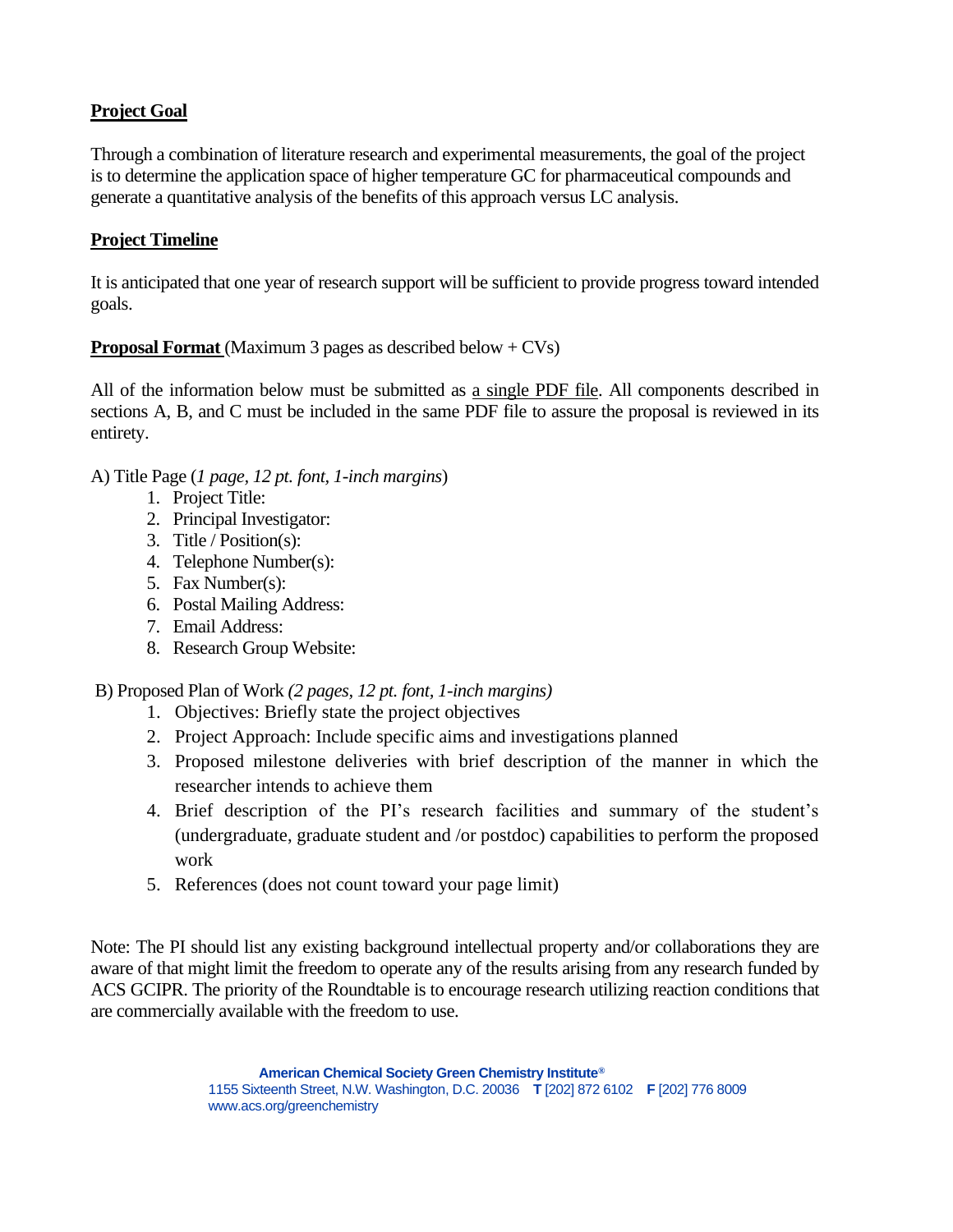C) Detailed Estimated Budget: The total amount requested would include all direct costs, student assistantships, etc. The total award is limited to \$50,000 for a grant period of up to 12 months. This does not count toward your page limit.

- 1. Institutional overhead costs (indirect costs) should not be more than 10% of the total budget.
- 2. Post-doctoral associate salary and benefits are supported.
- 3. Student stipend and benefits are supported. Proposals for support of advanced graduate students are highly favored.
- 4. PI salary supplements will not be supported.
- 5. Laboratory supplies and instrument use charges are supported.
- 6. No funds may be allocated for travel, equipment purchase or repair, or administrative support.

D) Curriculum Vitae of Project Team Members: Please submit a curriculum vitae of each project team member (up to two pages per team member). This does not count toward your page limit.

# **Report Requirements**

- Progress reports or updates are due monthly or bi-monthly from initiation of research and will be discussed in arranged web-conferences. Reports will be shared with the member companies of the Roundtable.
- Reports are to include research milestones/significant outcomes, summary of progress to date noting any deviations from the proposal, and research plans for upcoming months.
- A final comprehensive report is due one month after the end of the grant period. This report must be submitted as a PDF document electronically to  $g$ cipr@acs.org. In addition, the content of the report should be targeted for publication in a peerreviewed technical journal. The paper will be co-authored by the principal investigator and student(s) performing the work with the guidance of member companies of the ACS GCIPR.

# **Intellectual Property, Publication Acknowledgement, and Terms of the Grant**

- The primary purpose of this grant is the public dissemination of research through publication.
- Every patent, United States or foreign, that results from research funded (in part or in its entirety) by the ACS GCIPR Research Grant shall be immediately dedicated to the public, royalty free.
- Publication of results is expected within 6 months of work completion.
- **American Chemical Society Green Chemistry Institute®** Each publication prepared in connection with the ACS GCIPR Research Grant shall make acknowledgement in the following manner: "This manuscript was developed with the support of the American Chemical Society Green Chemistry Institute

1155 Sixteenth Street, N.W. Washington, D.C. 20036 **T** [202] 872 6102 **F** [202] 776 8009 www.acs.org/greenchemistry